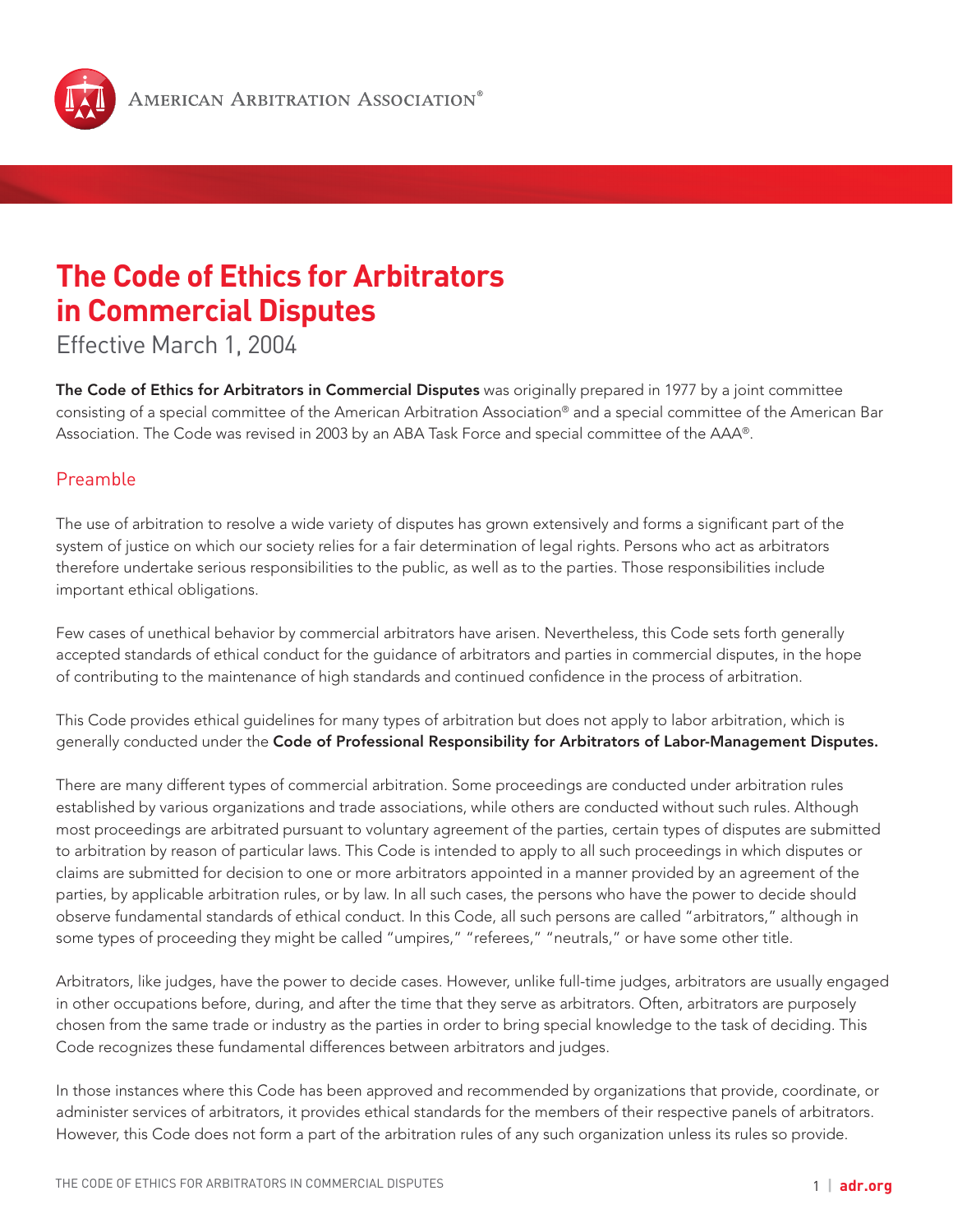

## Note on Neutrality

In some types of commercial arbitration, the parties or the administering institution provide for three or more arbitrators. In some such proceedings, it is the practice for each party, acting alone, to appoint one arbitrator (a "party-appointed arbitrator") and for one additional arbitrator to be designated by the party-appointed arbitrators, or by the parties, or by an independent institution or individual. The sponsors of this Code believe that it is preferable for all arbitrators including any party-appointed arbitrators to be neutral, that is, independent and impartial, and to comply with the same ethical standards. This expectation generally is essential in arbitrations where the parties, the nature of the dispute, or the enforcement of any resulting award may have international aspects. However, parties in certain domestic arbitrations in the United States may prefer that party-appointed arbitrators be non-neutral and governed by special ethical considerations. These special ethical considerations appear in Canon X of this Code.

This Code establishes a presumption of neutrality for all arbitrators, including party-appointed arbitrators, which applies unless the parties' agreement, the arbitration rules agreed to by the parties or applicable laws provide otherwise. This Code requires all party-appointed arbitrators, whether neutral or not, to make pre-appointment disclosures of any facts which might affect their neutrality, independence, or impartiality. This Code also requires all party-appointed arbitrators to ascertain and disclose as soon as practicable whether the parties intended for them to serve as neutral or not. If any doubt or uncertainty exists, the party-appointed arbitrators should serve as neutrals unless and until such doubt or uncertainty is resolved in accordance with Canon IX. This Code expects all arbitrators, including those serving under Canon X, to preserve the integrity and fairness of the process.

## Note on Construction

Various aspects of the conduct of arbitrators, including some matters covered by this Code, may also be governed by agreements of the parties, arbitration rules to which the parties have agreed, applicable law, or other applicable ethics rules, all of which should be consulted by the arbitrators. This Code does not take the place of or supersede such laws, agreements, or arbitration rules to which the parties have agreed and should be read in conjunction with other rules of ethics. It does not establish new or additional grounds for judicial review of arbitration awards.

All provisions of this Code should therefore be read as subject to contrary provisions of applicable law and arbitration rules. They should also be read as subject to contrary agreements of the parties. Nevertheless, this Code imposes no obligation on any arbitrator to act in a manner inconsistent with the arbitrator's fundamental duty to preserve the integrity and fairness of the arbitral process.

Canons I through VIII of this Code apply to all arbitrators. Canon IX applies to all party-appointed arbitrators, except that certain party-appointed arbitrators are exempted by Canon X from compliance with certain provisions of Canons I-IX related to impartiality and independence, as specified in Canon X.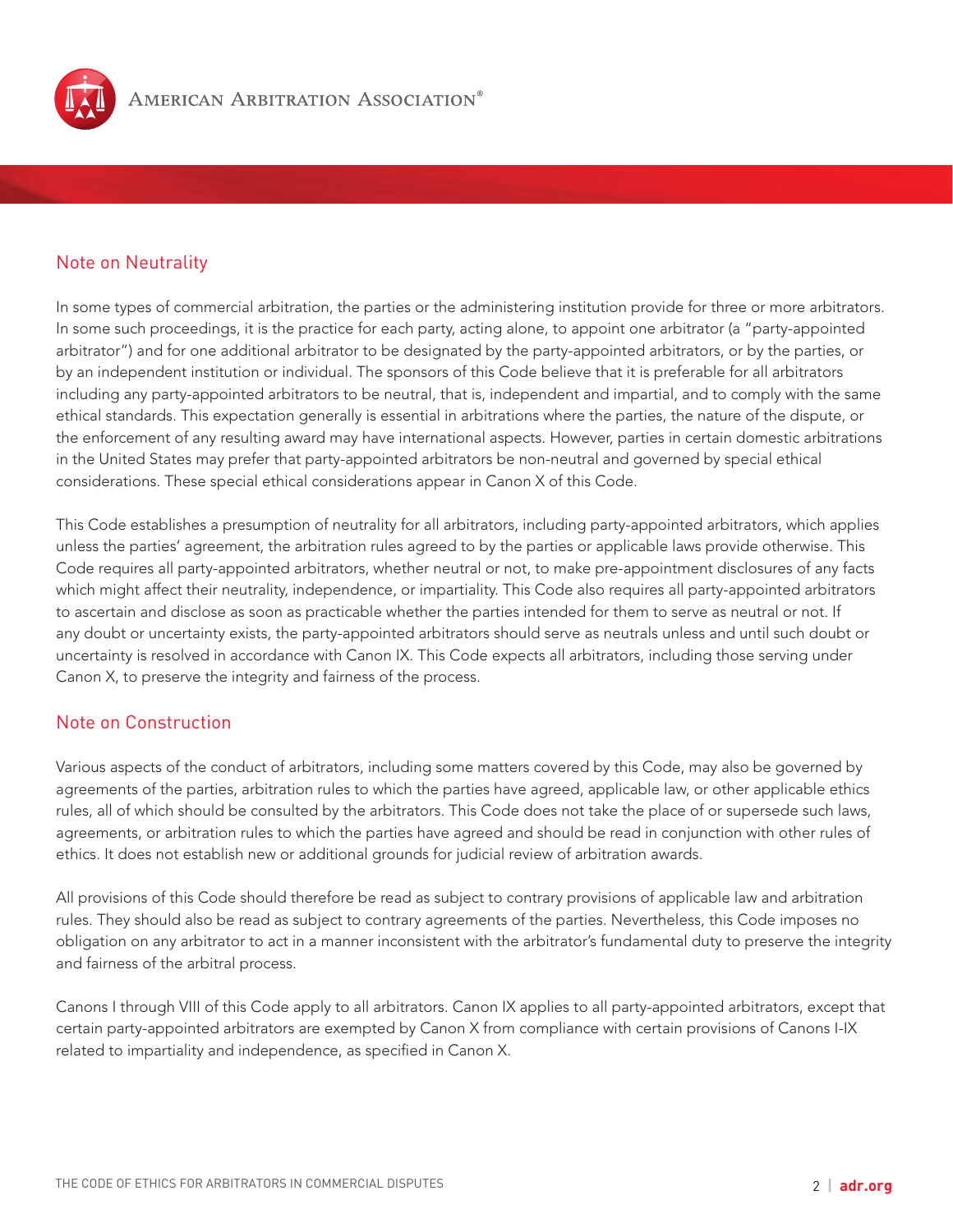

#### CANON I: An arbitrator should uphold the integrity and fairness of the arbitration process.

- A. An arbitrator has a responsibility not only to the parties but also to the process of arbitration itself, and must observe high standards of conduct so that the integrity and fairness of the process will be preserved. Accordingly, an arbitrator should recognize a responsibility to the public, to the parties whose rights will be decided, and to all other participants in the proceeding. This responsibility may include pro bono service as an arbitrator where appropriate.
- B. One should accept appointment as an arbitrator only if fully satisfied:
	- (1) that he or she can serve impartially;
	- (2) that he or she can serve independently from the parties, potential witnesses, and the other arbitrators;
	- (3) that he or she is competent to serve; and
	- (4) that he or she can be available to commence the arbitration in accordance with the requirements of the proceeding and thereafter to devote the time and attention to its completion that the parties are reasonably entitled to expect.
- C. After accepting appointment and while serving as an arbitrator, a person should avoid entering into any business, professional, or personal relationship, or acquiring any financial or personal interest, which is likely to affect impartiality or which might reasonably create the appearance of partiality. For a reasonable period of time after the decision of a case, persons who have served as arbitrators should avoid entering into any such relationship, or acquiring any such interest, in circumstances which might reasonably create the appearance that they had been influenced in the arbitration by the anticipation or expectation of the relationship or interest. Existence of any of the matters or circumstances described in this paragraph C does not render it unethical for one to serve as an arbitrator where the parties have consented to the arbitrator's appointment or continued services following full disclosure of the relevant facts in accordance with Canon II.
- D. Arbitrators should conduct themselves in a way that is fair to all parties and should not be swayed by outside pressure, public clamor, and fear of criticism or self-interest. They should avoid conduct and statements that give the appearance of partiality toward or against any party.
- E. When an arbitrator's authority is derived from the agreement of the parties, an arbitrator should neither exceed that authority nor do less than is required to exercise that authority completely. Where the agreement of the parties sets forth procedures to be followed in conducting the arbitration or refers to rules to be followed, it is the obligation of the arbitrator to comply with such procedures or rules. An arbitrator has no ethical obligation to comply with any agreement, procedures or rules that are unlawful or that, in the arbitrator's judgment, would be inconsistent with this Code.
- F. An arbitrator should conduct the arbitration process so as to advance the fair and efficient resolution of the matters submitted for decision. An arbitrator should make all reasonable efforts to prevent delaying tactics, harassment of parties or other participants, or other abuse or disruption of the arbitration process.
- G. The ethical obligations of an arbitrator begin upon acceptance of the appointment and continue throughout all stages of the proceeding. In addition, as set forth in this Code, certain ethical obligations begin as soon as a person is requested to serve as an arbitrator and certain ethical obligations continue after the decision in the proceeding has been given to the parties.
- H. Once an arbitrator has accepted an appointment, the arbitrator should not withdraw or abandon the appointment unless compelled to do so by unanticipated circumstances that would render it impossible or impracticable to continue. When an arbitrator is to be compensated for his or her services, the arbitrator may withdraw if the parties fail or refuse to provide for payment of the compensation as agreed.
- I. An arbitrator who withdraws prior to the completion of the arbitration, whether upon the arbitrator's initiative or upon the request of one or more of the parties, should take reasonable steps to protect the interests of the parties in the arbitration, including return of evidentiary materials and protection of confidentiality.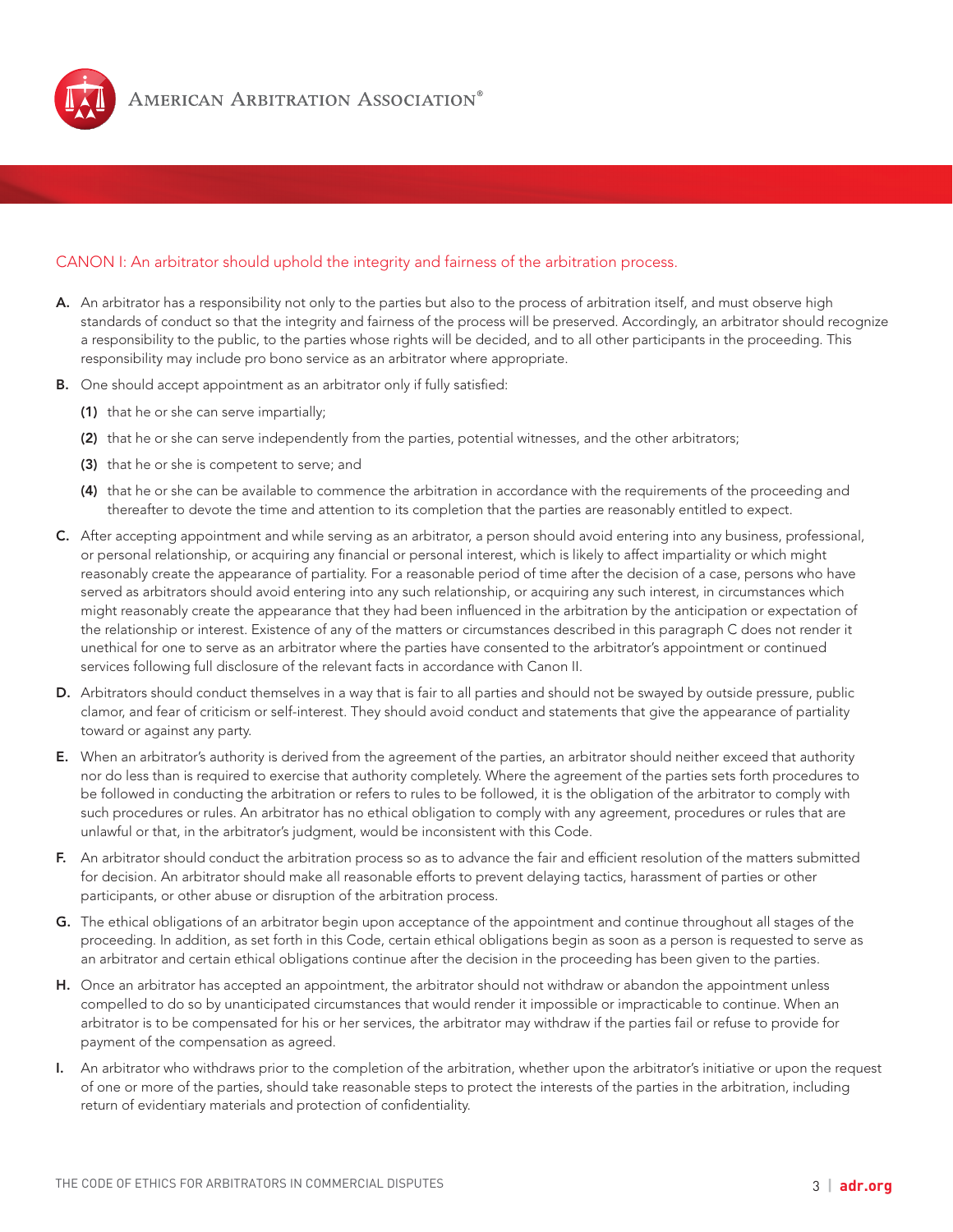

#### *Comment to Canon I*

A prospective arbitrator is not necessarily partial or prejudiced by having acquired knowledge of the parties, the applicable law or the customs and practices of the business involved. Arbitrators may also have special experience or expertise in the areas of business, commerce, or technology which are involved in the arbitration. Arbitrators do not contravene this Canon if, by virtue of such experience or expertise, they have views on certain general issues likely to arise in the arbitration, but an arbitrator may not have prejudged any of the specific factual or legal determinations to be addressed during the arbitration.

During an arbitration, the arbitrator may engage in discourse with the parties or their counsel, draw out arguments or contentions, comment on the law or evidence, make interim rulings, and otherwise control or direct the arbitration. These activities are integral parts of an arbitration. Paragraph D of Canon I is not intended to preclude or limit either full discussion of the issues during the course of the arbitration or the arbitrator's management of the proceeding.

## CANON II: An arbitrator should disclose any interest or relationship likely to affect impartiality or which might create an appearance of partiality.

- A. Persons who are requested to serve as arbitrators should, before accepting, disclose:
	- (1) any known direct or indirect financial or personal interest in the outcome of the arbitration;
	- (2) any known existing or past financial, business, professional or personal relationships which might reasonably affect impartiality or lack of independence in the eyes of any of the parties. For example, prospective arbitrators should disclose any such relationships which they personally have with any party or its lawyer, with any co-arbitrator, or with any individual whom they have been told will be a witness. They should also disclose any such relationships involving their families or household members or their current employers, partners, or professional or business associates that can be ascertained by reasonable efforts;
	- (3) the nature and extent of any prior knowledge they may have of the dispute; and
	- (4) any other matters, relationships, or interests which they are obligated to disclose by the agreement of the parties, the rules or practices of an institution, or applicable law regulating arbitrator disclosure.
- B. Persons who are requested to accept appointment as arbitrators should make a reasonable effort to inform themselves of any interests or relationships described in paragraph A.
- C. The obligation to disclose interests or relationships described in paragraph A is a continuing duty which requires a person who accepts appointment as an arbitrator to disclose, as soon as practicable, at any stage of the arbitration, any such interests or relationships which may arise, or which are recalled or discovered.
- D. Any doubt as to whether or not disclosure is to be made should be resolved in favor of disclosure.
- E. Disclosure should be made to all parties unless other procedures for disclosure are provided in the agreement of the parties, applicable rules or practices of an institution, or by law. Where more than one arbitrator has been appointed, each should inform the others of all matters disclosed.
- F. When parties, with knowledge of a person's interests and relationships, nevertheless desire that person to serve as an arbitrator, that person may properly serve.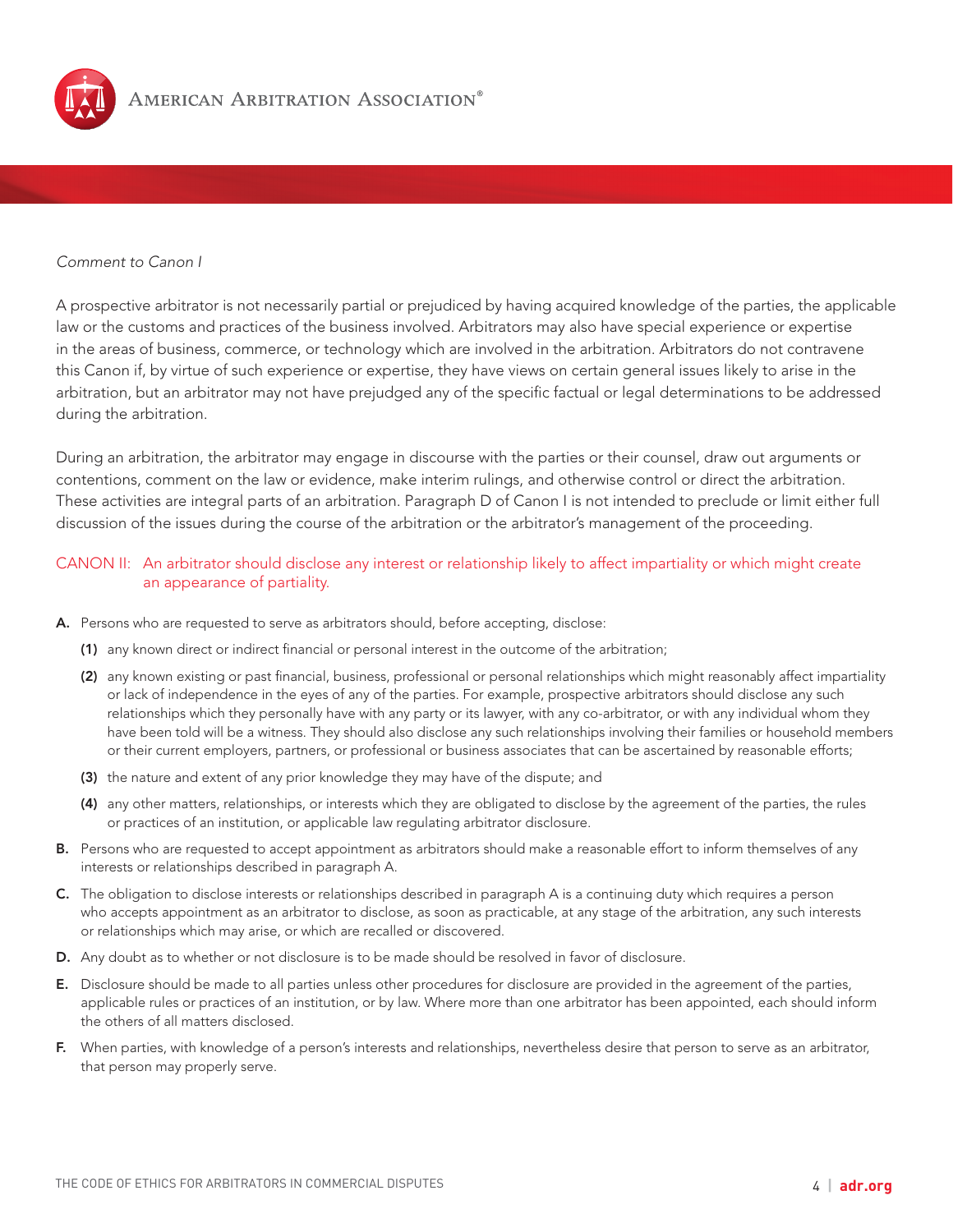

- G. If an arbitrator is requested by all parties to withdraw, the arbitrator must do so. If an arbitrator is requested to withdraw by less than all of the parties because of alleged partiality, the arbitrator should withdraw unless either of the following circumstances exists:
	- (1) An agreement of the parties, or arbitration rules agreed to by the parties, or applicable law establishes procedures for determining challenges to arbitrators, in which case those procedures should be followed; or
	- (2) In the absence of applicable procedures, if the arbitrator, after carefully considering the matter, determines that the reason for the challenge is not substantial, and that he or she can nevertheless act and decide the case impartially and fairly.
- H. If compliance by a prospective arbitrator with any provision of this Code would require disclosure of confidential or privileged information, the prospective arbitrator should either:
	- (1) Secure the consent to the disclosure from the person who furnished the information or the holder of the privilege; or
	- (2) Withdraw.

#### CANON III: An arbitrator should avoid impropriety or the appearance of impropriety in communicating with parties.

- A. If an agreement of the parties or applicable arbitration rules establishes the manner or content of communications between the arbitrator and the parties, the arbitrator should follow those procedures notwithstanding any contrary provision of paragraphs B and C.
- B. An arbitrator or prospective arbitrator should not discuss a proceeding with any party in the absence of any other party, except in any of the following circumstances:
	- (1) When the appointment of a prospective arbitrator is being considered, the prospective arbitrator:
		- (a) may ask about the identities of the parties, counsel, or witnesses and the general nature of the case; and
		- (b) may respond to inquiries from a party or its counsel designed to determine his or her suitability and availability for the appointment. In any such dialogue, the prospective arbitrator may receive information from a party or its counsel disclosing the general nature of the dispute but should not permit them to discuss the merits of the case.
	- (2) In an arbitration in which the two party-appointed arbitrators are expected to appoint the third arbitrator, each party-appointed arbitrator may consult with the party who appointed the arbitrator concerning the choice of the third arbitrator;
	- (3) In an arbitration involving party-appointed arbitrators, each party-appointed arbitrator may consult with the party who appointed the arbitrator concerning arrangements for any compensation to be paid to the party-appointed arbitrator. Submission of routine written requests for payment of compensation and expenses in accordance with such arrangements and written communications pertaining solely to such requests need not be sent to the other party;
	- (4) In an arbitration involving party-appointed arbitrators, each party-appointed arbitrator may consult with the party who appointed the arbitrator concerning the status of the arbitrator (i.e., neutral or non-neutral), as contemplated by paragraph C of Canon IX;
	- (5) Discussions may be had with a party concerning such logistical matters as setting the time and place of hearings or making other arrangements for the conduct of the proceedings. However, the arbitrator should promptly inform each other party of the discussion and should not make any final determination concerning the matter discussed before giving each absent party an opportunity to express the party's views; or
	- (6) If a party fails to be present at a hearing after having been given due notice, or if all parties expressly consent, the arbitrator may discuss the case with any party who is present.
- C. Unless otherwise provided in this Canon, in applicable arbitration rules or in an agreement of the parties, whenever an arbitrator communicates in writing with one party, the arbitrator should at the same time send a copy of the communication to every other party, and whenever the arbitrator receives any written communication concerning the case from one party which has not already been sent to every other party, the arbitrator should send or cause it to be sent to the other parties.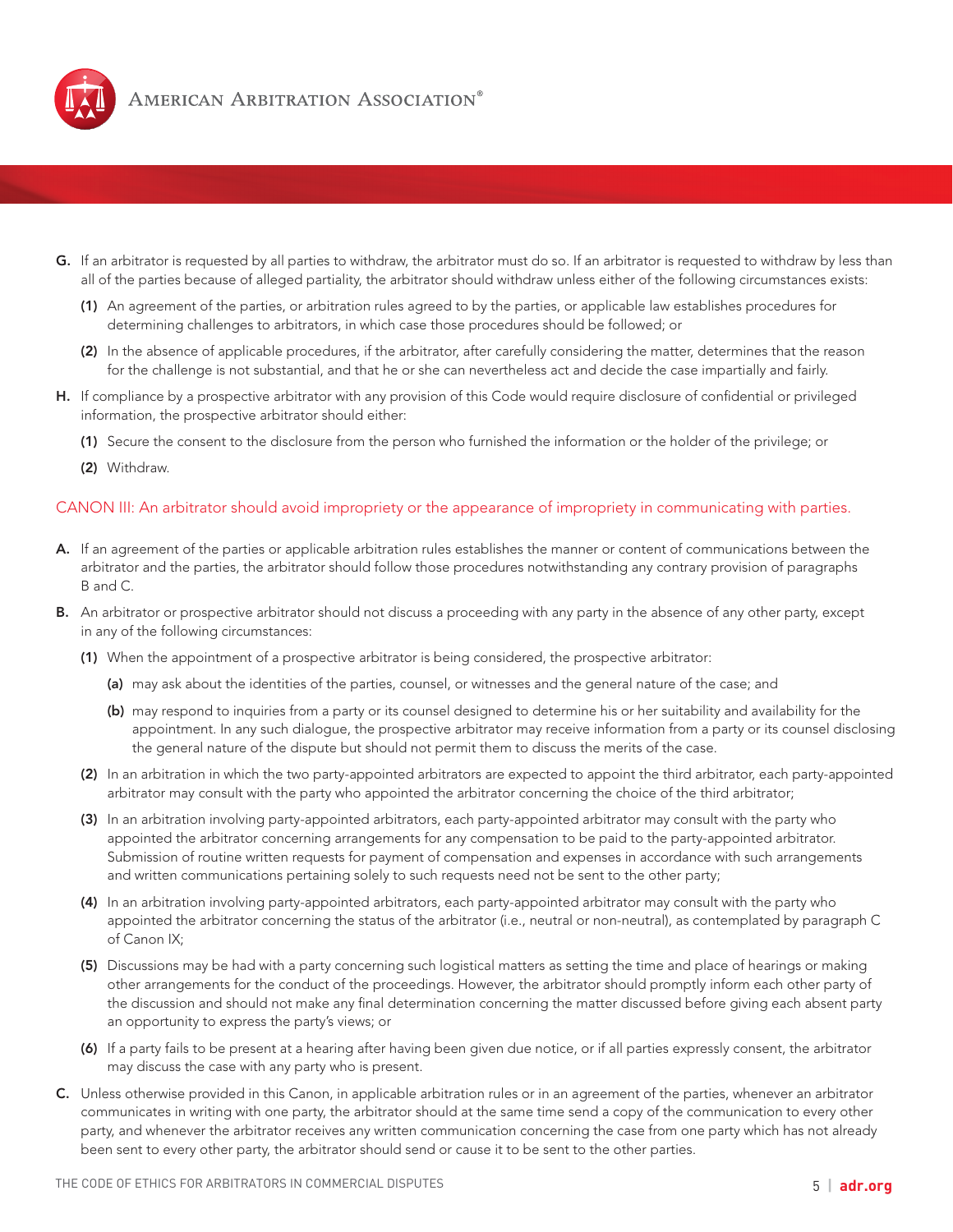

#### CANON IV: An arbitrator should conduct the proceedings fairly and diligently.

- A. An arbitrator should conduct the proceedings in an even-handed manner. The arbitrator should be patient and courteous to the parties, their representatives, and the witnesses and should encourage similar conduct by all participants.
- B. The arbitrator should afford to all parties the right to be heard and due notice of the time and place of any hearing. The arbitrator should allow each party a fair opportunity to present its evidence and arguments.
- C. The arbitrator should not deny any party the opportunity to be represented by counsel or by any other person chosen by the party.
- D. If a party fails to appear after due notice, the arbitrator should proceed with the arbitration when authorized to do so, but only after receiving assurance that appropriate notice has been given to the absent party.
- E. When the arbitrator determines that more information than has been presented by the parties is required to decide the case, it is not improper for the arbitrator to ask questions, call witnesses, and request documents or other evidence, including expert testimony.
- F. Although it is not improper for an arbitrator to suggest to the parties that they discuss the possibility of settlement or the use of mediation, or other dispute resolution processes, an arbitrator should not exert pressure on any party to settle or to utilize other dispute resolution processes. An arbitrator should not be present or otherwise participate in settlement discussions or act as a mediator unless requested to do so by all parties.
- G. Co-arbitrators should afford each other full opportunity to participate in all aspects of the proceedings.

#### *Comment to Paragraph G*

Paragraph G of Canon IV is not intended to preclude one arbitrator from acting in limited circumstances (e.g., ruling on discovery issues) where authorized by the agreement of the parties, applicable rules or law, nor does it preclude a majority of the arbitrators from proceeding with any aspect of the arbitration if an arbitrator is unable or unwilling to participate and such action is authorized by the agreement of the parties or applicable rules or law. It also does not preclude *ex parte* requests for interim relief.

#### CANON V: An arbitrator should make decisions in a just, independent and deliberate manner.

- A. The arbitrator should, after careful deliberation, decide all issues submitted for determination. An arbitrator should decide no other issues.
- B. An arbitrator should decide all matters justly, exercising independent judgment, and should not permit outside pressure to affect the decision.
- C. An arbitrator should not delegate the duty to decide to any other person.
- D. In the event that all parties agree upon a settlement of issues in dispute and request the arbitrator to embody that agreement in an award, the arbitrator may do so, but is not required to do so unless satisfied with the propriety of the terms of settlement. Whenever an arbitrator embodies a settlement by the parties in an award, the arbitrator should state in the award that it is based on an agreement of the parties.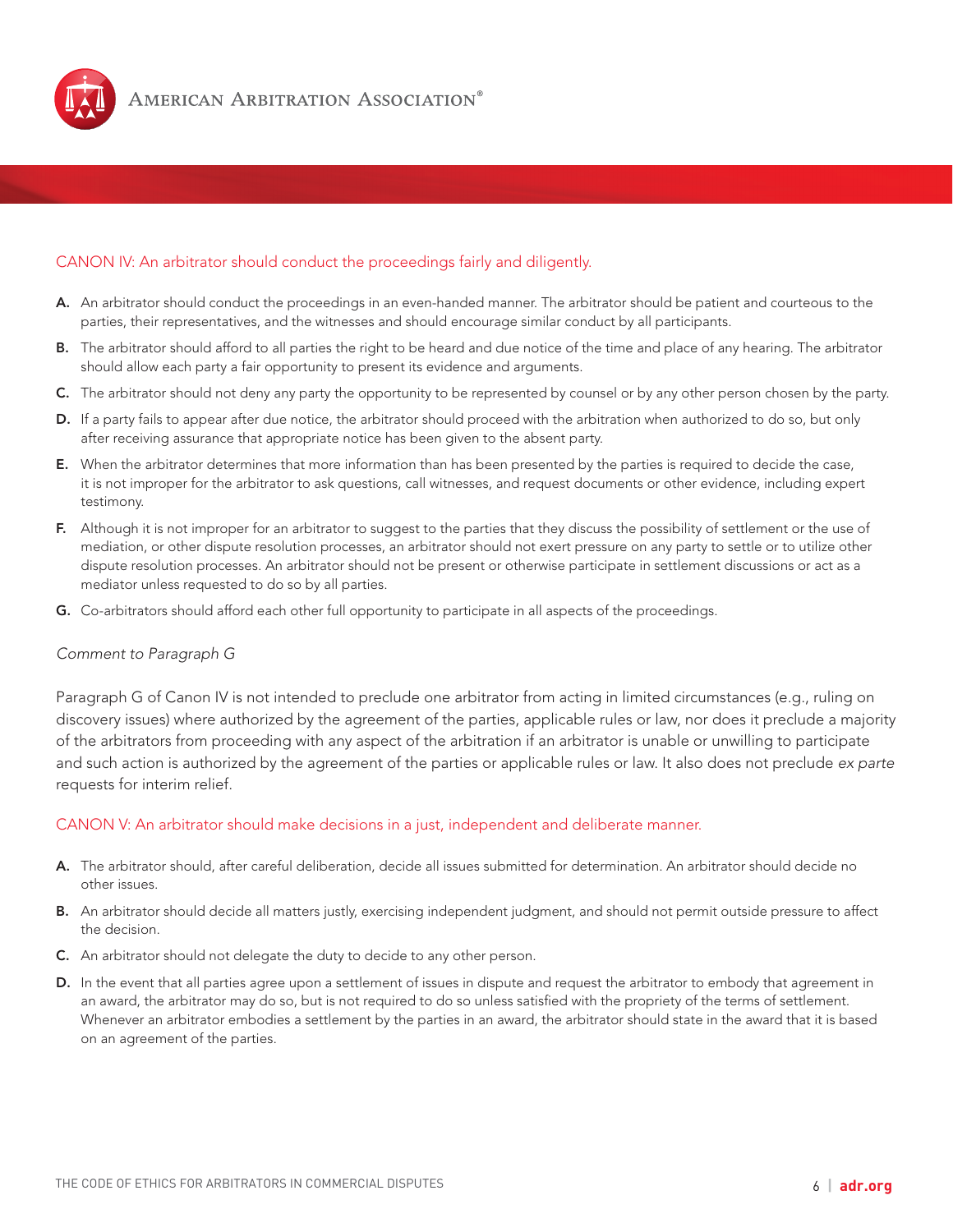

#### CANON VI: An arbitrator should be faithful to the relationship of trust and confidentiality inherent in that office.

- A. An arbitrator is in a relationship of trust to the parties and should not, at any time, use confidential information acquired during the arbitration proceeding to gain personal advantage or advantage for others, or to affect adversely the interest of another.
- B. The arbitrator should keep confidential all matters relating to the arbitration proceedings and decision. An arbitrator may obtain help from an associate, a research assistant or other persons in connection with reaching his or her decision if the arbitrator informs the parties of the use of such assistance and such persons agree to be bound by the provisions of this Canon.
- C. It is not proper at any time for an arbitrator to inform anyone of any decision in advance of the time it is given to all parties. In a proceeding in which there is more than one arbitrator, it is not proper at any time for an arbitrator to inform anyone about the substance of the deliberations of the arbitrators. After an arbitration award has been made, it is not proper for an arbitrator to assist in proceedings to enforce or challenge the award.
- D. Unless the parties so request, an arbitrator should not appoint himself or herself to a separate office related to the subject matter of the dispute, such as receiver or trustee, nor should a panel of arbitrators appoint one of their number to such an office.

#### CANON VII: An arbitrator should adhere to standards of integrity and fairness when making arrangements for compensation and reimbursement of expenses.

- A. Arbitrators who are to be compensated for their services or reimbursed for their expenses shall adhere to standards of integrity and fairness in making arrangements for such payments.
- B. Certain practices relating to payments are generally recognized as tending to preserve the integrity and fairness of the arbitration process. These practices include:
	- (1) Before the arbitrator finally accepts appointment, the basis of payment, including any cancellation fee, compensation in the event of withdrawal and compensation for study and preparation time, and all other charges, should be established. Except for arrangements for the compensation of party-appointed arbitrators, all parties should be informed in writing of the terms established;
	- (2) In proceedings conducted under the rules or administration of an institution that is available to assist in making arrangements for payments, communication related to compensation should be made through the institution. In proceedings where no institution has been engaged by the parties to administer the arbitration, any communication with arbitrators (other than party appointed arbitrators) concerning payments should be in the presence of all parties; and
	- (3) Arbitrators should not, absent extraordinary circumstances, request increases in the basis of their compensation during the course of a proceeding.

#### CANON VIII: An arbitrator may engage in advertising or promotion of arbitral services which is truthful and accurate.

- A. Advertising or promotion of an individual's willingness or availability to serve as an arbitrator must be accurate and unlikely to mislead. Any statements about the quality of the arbitrator's work or the success of the arbitrator's practice must be truthful.
- B. Advertising and promotion must not imply any willingness to accept an appointment otherwise than in accordance with this Code.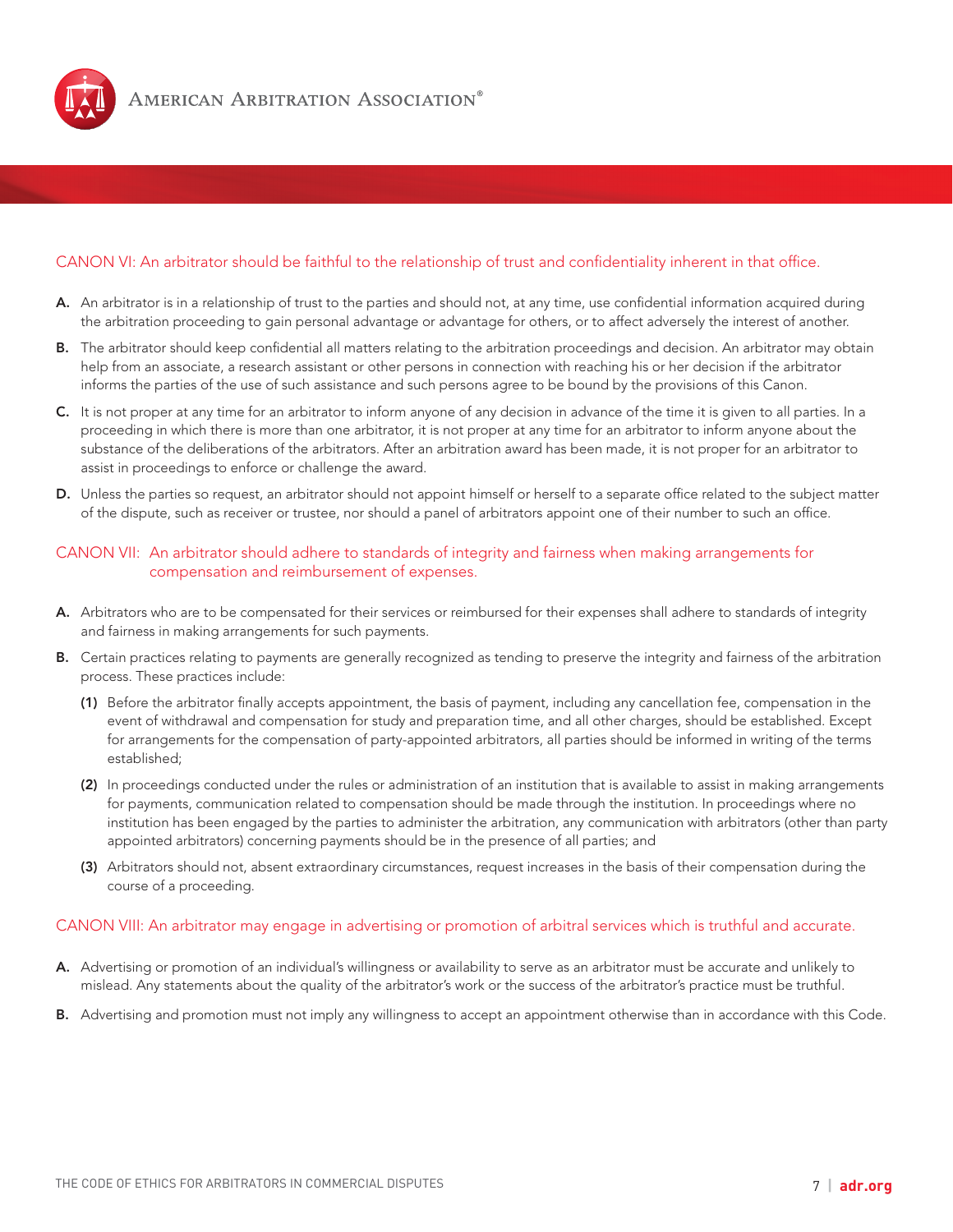

#### *Comment to Canon VIII*

This Canon does not preclude an arbitrator from printing, publishing, or disseminating advertisements conforming to these standards in any electronic or print medium, from making personal presentations to prospective users of arbitral services conforming to such standards or from responding to inquiries concerning the arbitrator's availability, qualifications, experience, or fee arrangements.

#### CANON IX: Arbitrators appointed by one party have a duty to determine and disclose their status and to comply with this code, except as exempted by Canon X.

- A. In some types of arbitration in which there are three arbitrators, it is customary for each party, acting alone, to appoint one arbitrator. The third arbitrator is then appointed by agreement either of the parties or of the two arbitrators, or failing such agreement, by an independent institution or individual. In tripartite arbitrations to which this Code applies, all three arbitrators are presumed to be neutral and are expected to observe the same standards as the third arbitrator.
- B. Notwithstanding this presumption, there are certain types of tripartite arbitration in which it is expected by all parties that the two arbitrators appointed by the parties may be predisposed toward the party appointing them. Those arbitrators, referred to in this Code as "Canon X arbitrators," are not to be held to the standards of neutrality and independence applicable to other arbitrators. Canon X describes the special ethical obligations of party-appointed arbitrators who are not expected to meet the standard of neutrality.
- C. A party-appointed arbitrator has an obligation to ascertain, as early as possible but not later than the first meeting of the arbitrators and parties, whether the parties have agreed that the party-appointed arbitrators will serve as neutrals or whether they shall be subject to Canon X, and to provide a timely report of their conclusions to the parties and other arbitrators:
	- (1) Party-appointed arbitrators should review the agreement of the parties, the applicable rules and any applicable law bearing upon arbitrator neutrality. In reviewing the agreement of the parties, party-appointed arbitrators should consult any relevant express terms of the written or oral arbitration agreement. It may also be appropriate for them to inquire into agreements that have not been expressly set forth, but which may be implied from an established course of dealings of the parties or well-recognized custom and usage in their trade or profession;
	- (2) Where party-appointed arbitrators conclude that the parties intended for the party-appointed arbitrators not to serve as neutrals, they should so inform the parties and the other arbitrators. The arbitrators may then act as provided in Canon X unless or until a different determination of their status is made by the parties, any administering institution or the arbitral panel; and
	- (3) Until party-appointed arbitrators conclude that the party-appointed arbitrators were not intended by the parties to serve as neutrals, or if the party-appointed arbitrators are unable to form a reasonable belief of their status from the foregoing sources and no decision in this regard has yet been made by the parties, any administering institution, or the arbitral panel, they should observe all of the obligations of neutral arbitrators set forth in this Code.
- D. Party-appointed arbitrators not governed by Canon X shall observe all of the obligations of Canons I through VIII unless otherwise required by agreement of the parties, any applicable rules, or applicable law.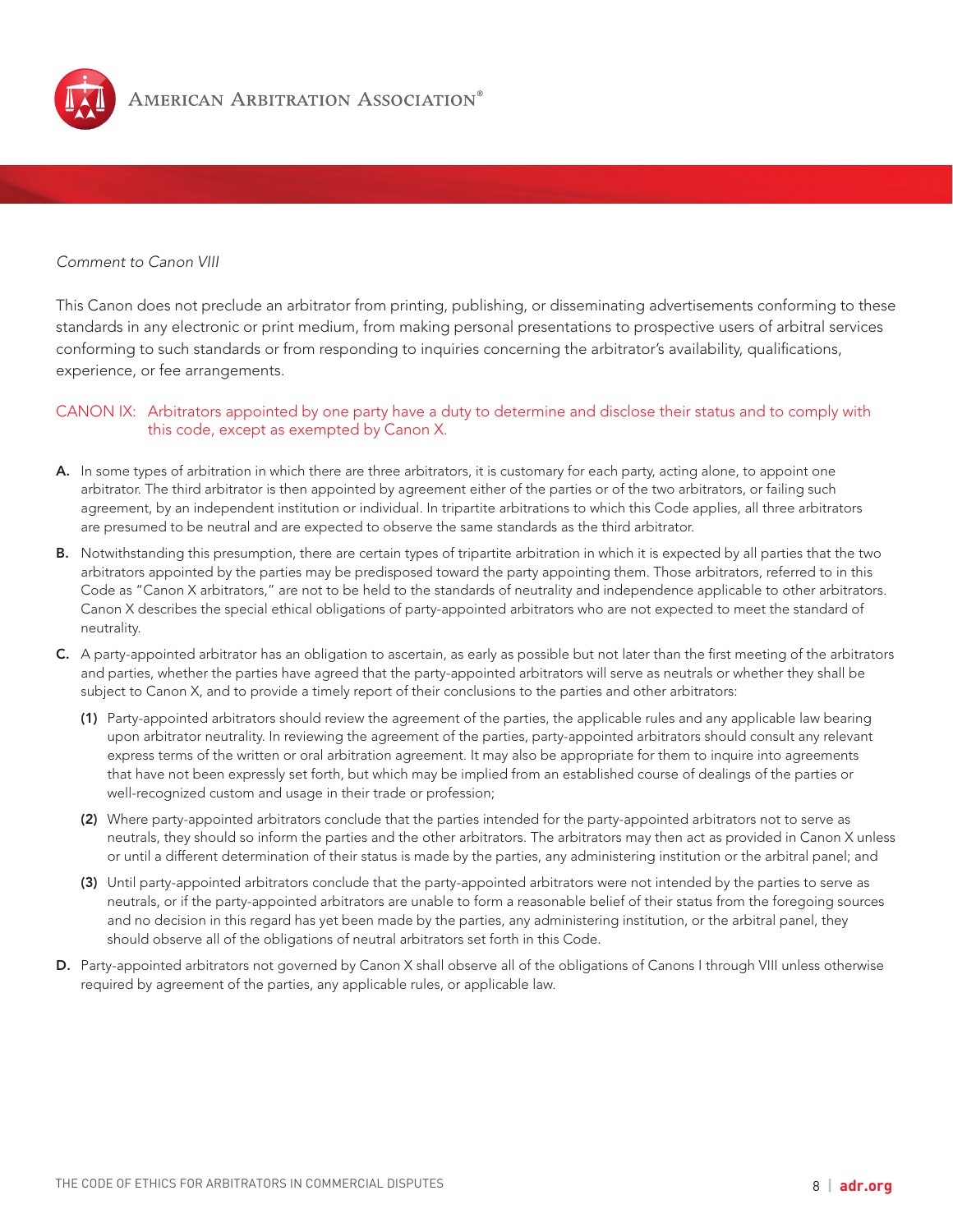

### CANON X: Exemptions for arbitrators appointed by one party who are not subject to rules of neutrality.

Canon X arbitrators are expected to observe all of the ethical obligations prescribed by this Code except those from which they are specifically excused by Canon X.

#### A. *Obligations Under Canon I*

Canon X arbitrators should observe all of the obligations of Canon I subject only to the following provisions:

- (1) Canon X arbitrators may be predisposed toward the party who appointed them but in all other respects are obligated to act in good faith and with integrity and fairness. For example, Canon X arbitrators should not engage in delaying tactics or harassment of any party or witness and should not knowingly make untrue or misleading statements to the other arbitrators; and
- (2) The provisions of subparagraphs B(1), B(2), and paragraphs C and D of Canon I, insofar as they relate to partiality, relationships, and interests are not applicable to Canon X arbitrators.
- B. *Obligations Under Canon II*
	- (1) Canon X arbitrators should disclose to all parties, and to the other arbitrators, all interests and relationships which Canon II requires be disclosed. Disclosure as required by Canon II is for the benefit not only of the party who appointed the arbitrator, but also for the benefit of the other parties and arbitrators so that they may know of any partiality which may exist or appear to exist; and
	- (2) Canon X arbitrators are not obliged to withdraw under paragraph G of Canon II if requested to do so only by the party who did not appoint them.
- C. *Obligations Under Canon III*

Canon X arbitrators should observe all of the obligations of Canon III subject only to the following provisions:

- (1) Like neutral party-appointed arbitrators, Canon X arbitrators may consult with the party who appointed them to the extent permitted in paragraph B of Canon III;
- (2) Canon X arbitrators shall, at the earliest practicable time, disclose to the other arbitrators and to the parties whether or not they intend to communicate with their appointing parties. If they have disclosed the intention to engage in such communications, they may thereafter communicate with their appointing parties concerning any other aspect of the case, except as provided in paragraph (3);
- (3) If such communication occurred prior to the time they were appointed as arbitrators, or prior to the first hearing or other meeting of the parties with the arbitrators, the Canon X arbitrator should, at or before the first hearing or meeting of the arbitrators with the parties, disclose the fact that such communication has taken place. In complying with the provisions of this subparagraph, it is sufficient that there be disclosure of the fact that such communication has occurred without disclosing the content of the communication. A single timely disclosure of the Canon X arbitrator's intention to participate in such communications in the future is sufficient;
- (4) Canon X arbitrators may not at any time during the arbitration:
	- (a) disclose any deliberations by the arbitrators on any matter or issue submitted to them for decision;
	- (b) communicate with the parties that appointed them concerning any matter or issue taken under consideration by the panel after the record is closed or such matter or issue has been submitted for decision; or
	- (c) disclose any final decision or interim decision in advance of the time that it is disclosed to all parties.